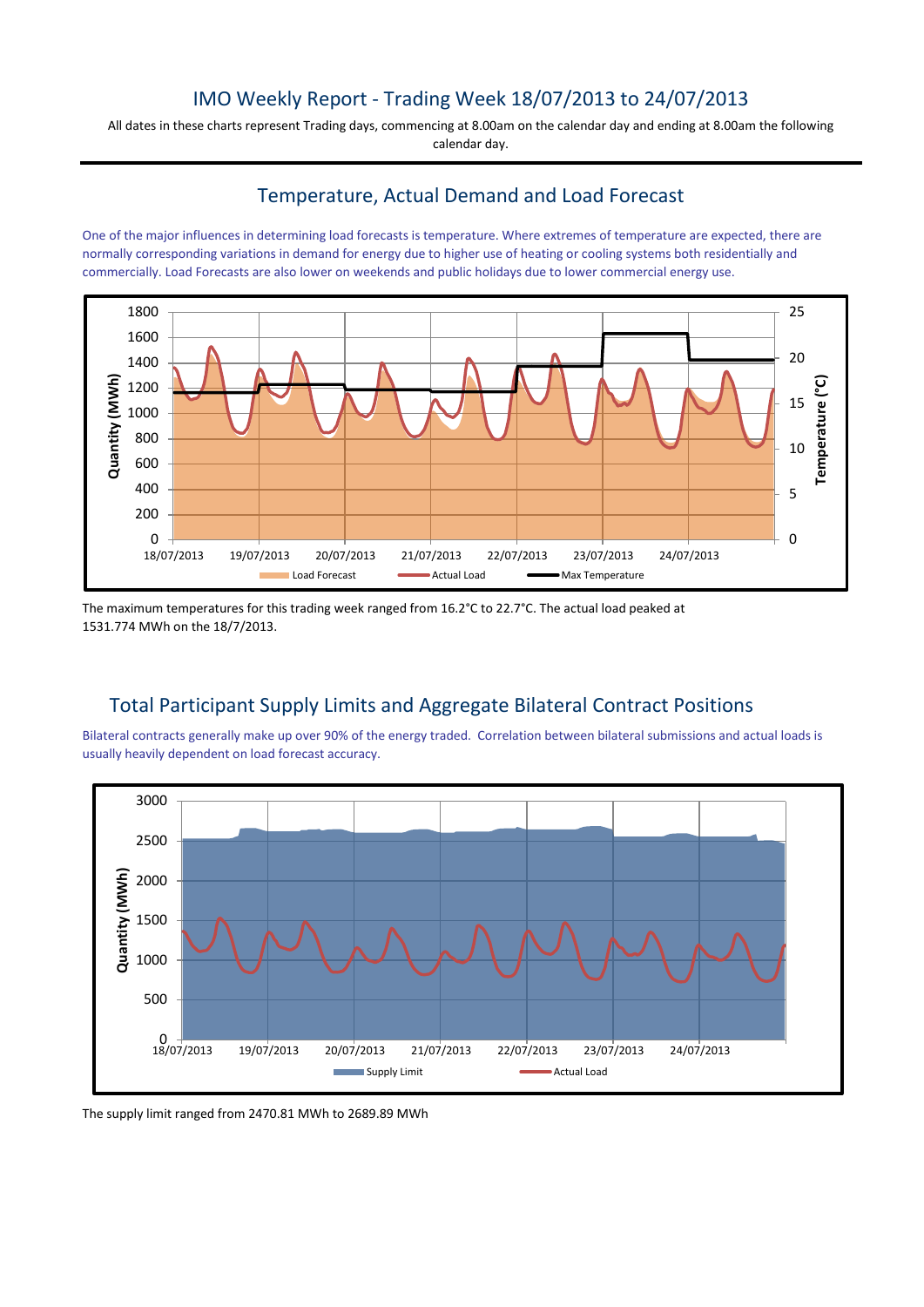#### Net Balancing Market Trades

Bilateral contracts and STEM trading are generally based on the forecast energy requirements of Participants. When the forecast requirements are higher or lower than the actual requirements for a day, this Market energy must be bought and sold in the balancing mechanism. This graph shows the estimated net balancing trades.



The majority of the balancing activity this week occurred within Balancing Supply. The maximum balancing demand for the week reached 69.385 MWh on the 21/7/2013. The maximum balancing supply for the week reached -129.222 MWh on the 19/7/2012.

# Total Traded Energy

This chart represents a comparison between the total net energy that is traded in Bilateral Contracts, the STEM and the balancing mechanism. Balancing Supply represents cases in which the total contract position is greater than the demand and customers must supply energy back to balancing. Balancing Demand represents cases in which the total contract position is less than the demand and customers must purchase energy from balancing.



Total balancing supply equalled -15134.21 MWh whereas total balancing demand equalled 794.33 MWh. The Total STEM Traded quantity was 24836.428 MWh, with the STEM Clearing Quantity ranging between 6.84 MWh and 163.502 MWh.